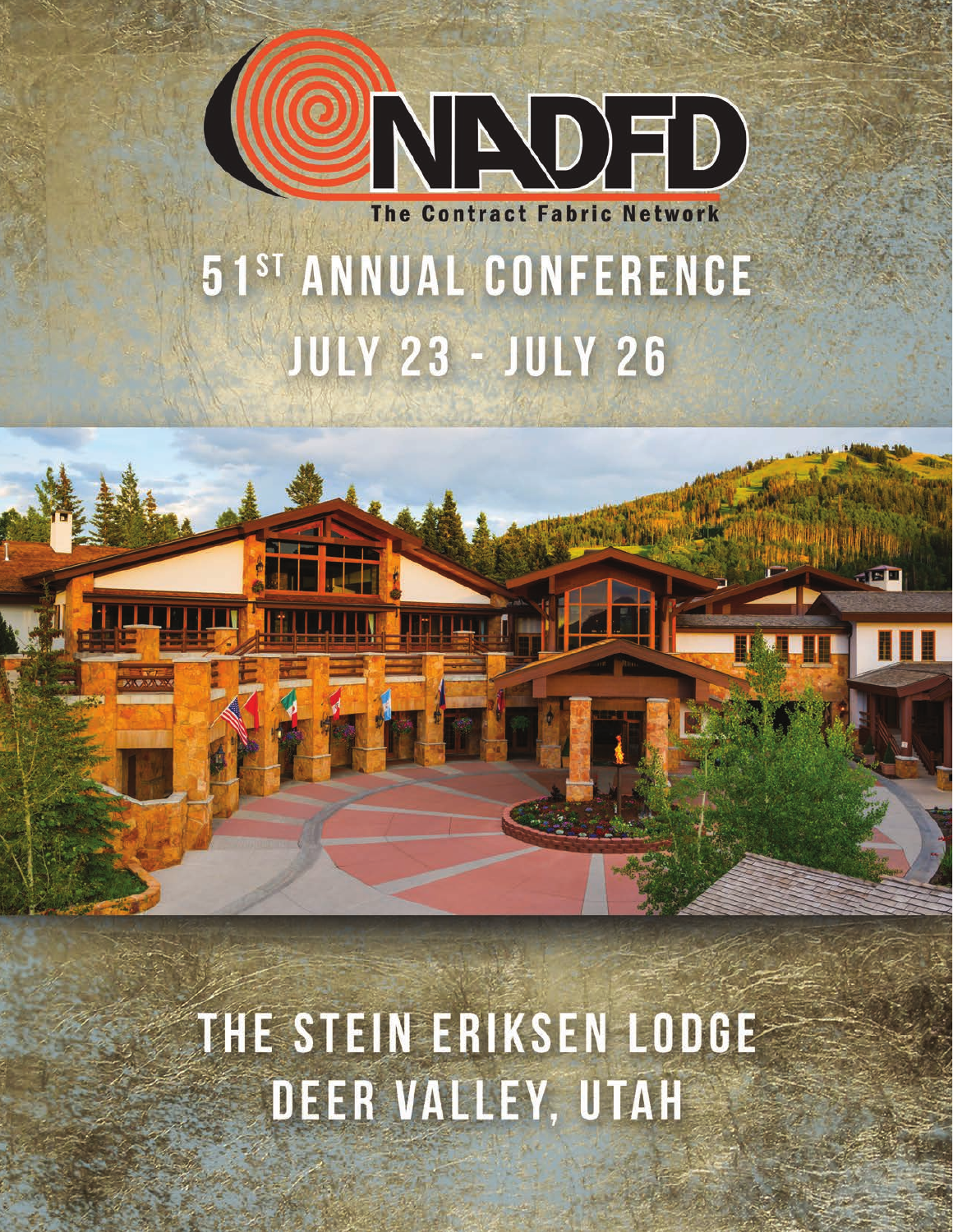## **Hotel information The Stein Eriksen Lodge**

Stein Eriksen Lodge is an authentic European ski lodge nestled in the alpine beauty of Park City, Utah and surrounded by spectacular views of Deer Valley Resort. Named after Norwegian Olympic Gold Medal skier, Stein Eriksen, the Lodge was awarded "World's Best Ski Hotel" by World Ski Awards thanks to its impeccable service, world-renowned skiing, and access to yearround outdoor recreation.

The \$14M expansion spaces and amenities are completed and now open. These additions are designed to ensure our guests have the most memorable experience possible.

#### **NEW FAMILY-FRIENDLY POOL**

Located adjacent to the existing outdoor pool and hot tub, this new second pool will create the ultimate family-focused swimming and lounging experience. Convenient access to the new outdoor Champions Plaza and new Champions Club entertainment center keep your little ones entertained for hours on end.

The Stein Eriksen Lodge is located at 7700 Stein Way, Deer Valley, UT 84060

#### **RESERVATIONS**

The room rate at The Stein Eriksen is \$289.00/night plus tax and a \$25.00/night resort fee. Group reservations for the conference can be made by following this link https://www.reseze.net/servlet/ SendPage?hotelid=1245&skipfirstpage=true&page=528411.

All deposits are refundable up to 30 days prior to arrival. Availability of rooms at the group rate is subject to the NADFD room block and for reservations made on or before, Saturday, June 22, 2019 the cutoff date. Reservations requests received after the room block is has been fully reserved or after the release of unused rooms on June 22, 2019 will be accepted based on a space and rate availability basis.

#### **TRANSPORTATION**

The Stein Eriksen Lodge is located approximately 45 minutes from the Salt Lake City International Airport. You can access taxis, Uber, Lyft or shuttle services from there.

Ground transportation services can be found on the Stein Eriksen Lodge website under the Contact and Location section.

#### **CANCELLATION POLICY**

A 50% refund will be given to cancellation requests received in writing by July 8, 2019. No refunds will be given after July 8, 2019.

#### **CONFERENCE ATTIRE**

Attire for all events is casual.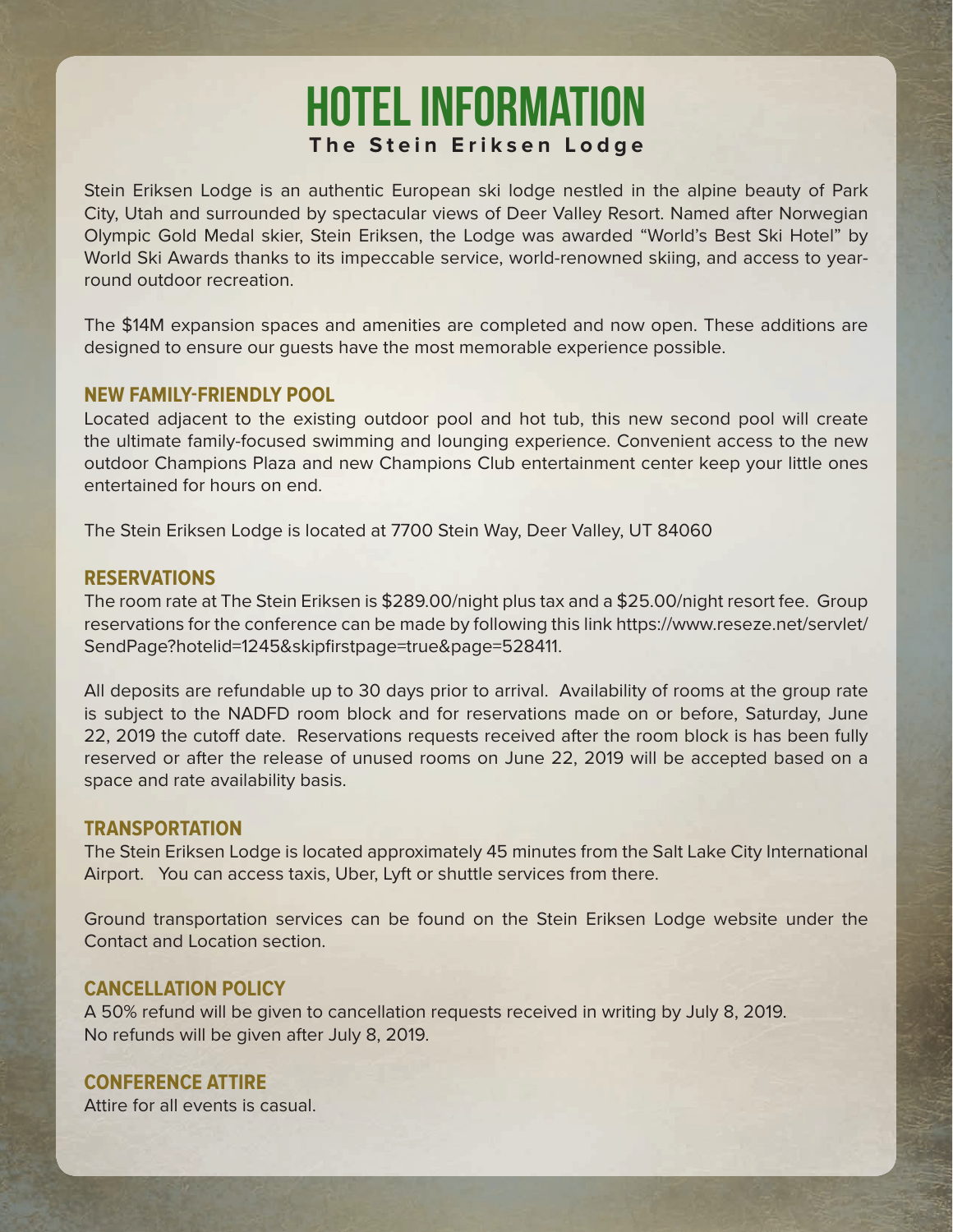# **Activity information**

#### **OPENING RECEPTION AT THE WASATCH BREWERY**

"Where's the beer? Where are the breweries?" Those were among the first thoughts Greg Schirf had after moving to Utah from Milwaukee in the early 80's. Incredibly, drinking and brewing were all but forbidden. Greg took matters into his own hands and did what any self-respecting midwesterner would do: He started a brewery. Wasatch was the very first brewery in Utah – and one of the first craft brewers in all the U.S. – brewing award-winning brews since 1986.

In 1988, Greg Schirf proposed another bill to the Utah Legislature making brewpubs legal in Utah and opened the



first brewpub at the top of historic Main Street in the resort town of Park City. Wasatch continues to misbehave, turning out naughty beer after naughty beer year after year.

Located at 250 Main Street, Park City, UT 84060

#### **PARK CITY GHOST TOURS FOLLOWING THE RECEPTION**

A leisurely 75 minute stroll up historic Main Street and back down. The ghost stories of which you will hear during a Park City Ghost Tour have been collected over the past twelve years. The research was conducted by owners Rob and Lela Newey, retired history teachers and filmmaker, Erik Hutchins who has studied metaphysics and paranormal activity including human ESP, and the mysteries of crop circles.

Through research, interviews, field recordings and other cutting edge methods these three investigators chose 15 stories because they were the most exciting… and terrifying. If you are a believer in ghosts you will hear some of the best ghost stories ever to come out of the west; and if you don't believe in ghosts, prepare to have your mind changed! Come see for yourself!

#### **UTAH OLYMPIC PARK**

In 2002, Utah hosted the world for the XIX Olympic Winter Games and the VIII Paralympic Winter



Games. By any measure, the 2002 Games were a success – featuring 2500 Olympians representing 77 nations who came to Utah to pursue their Olympic dreams. Incredible venues and ideal weather combined to create the perfect stage for the athletes to perform at their best.

The largest crowds ever for an Olympic Winter Games (a record that still holds today) filled the venues and cheered for every athlete, in every sport, from every country. The US Team won 34 medals at the 2002 Games, shattering the previous record of 13.

OLYMPIC The Utah Olympic Legacy Foundation celebrates the spirit of the Salt Lake 2002 Olympic Winter Games to inspire active, healthy lifestyles and PARK increase community uses of Utah's Olympic venues. As Designated Official

U.S. Olympic Training Sites, our venues are places of inspiration and accomplishment where young athletes train alongside world champions.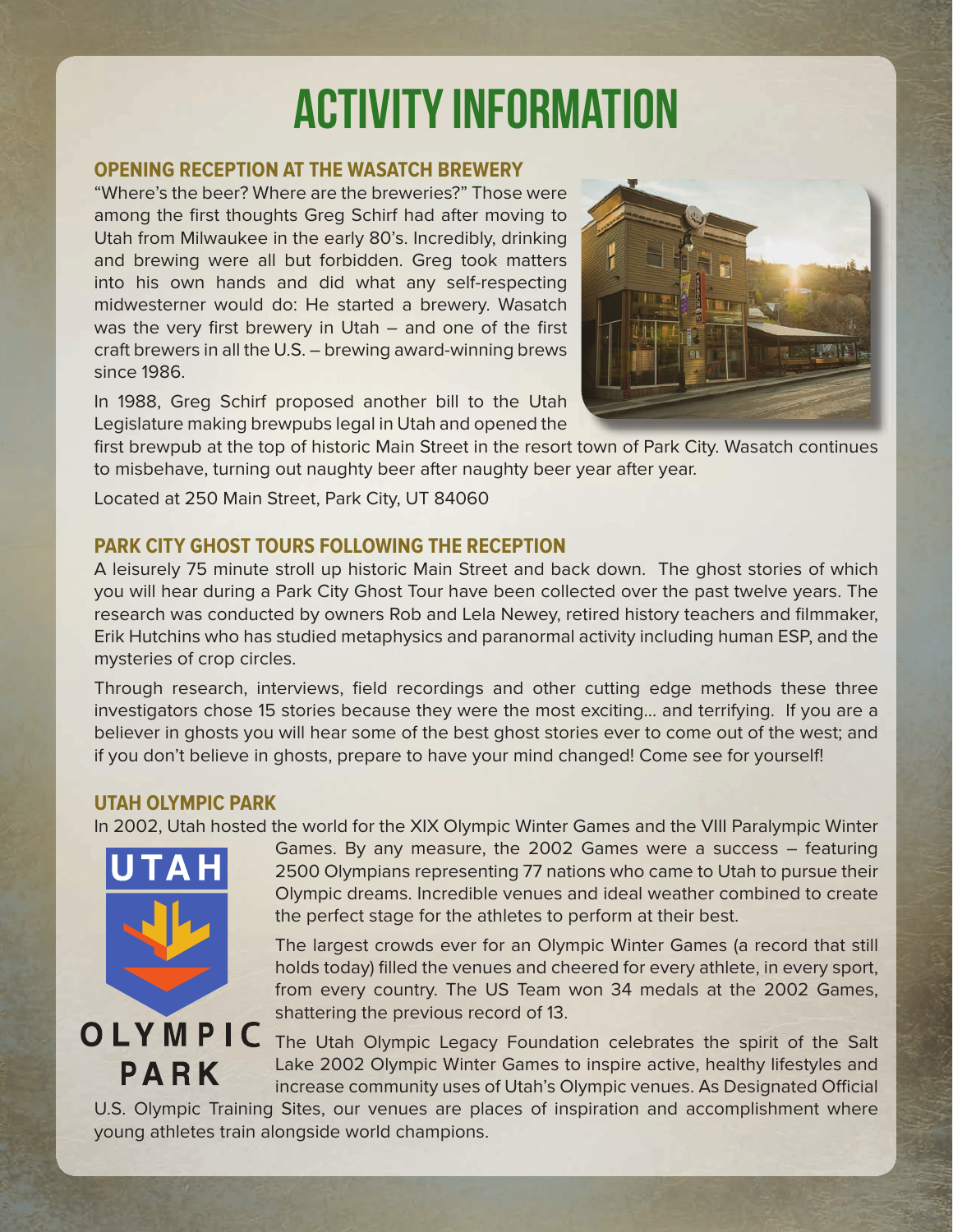#### **CANYONS GOLF COURSE**



Utah's newest course located in Park City. Canyons Golf, situated across 97 acres in the heart of the Canyons Village, features over 550 feet of elevation change and spectacular views of the Wasatch and Uinta mountains and surrounding valleys. The 6,035-yard, par-70 course designed by renowned course architects Gene Bates and Casey Bates offers 18 holes of challenging and enjoyable golf characterized by memorable shots with dramatic views from virtually every hole.

- 18 hole, par-70 course
- 6,035 total yardage
- Features over 550 feet of elevation change
- Four sets of tees at each hole
- Hole 10 has a 297 foot elevation change from tee to green
- Hole 18 has a true Island Green surrounded by the Willow Draw Stream
- Course features seven par-3 holes & five par -5 holes
- Six holes interact with skiable terrain
- Turf: Fairways Bluegrass; Tees and Greens Bentgrass; Rough – Bluegrass; Margins – Native grass mix
- Fertigation and other sustainability practices align Canyons Golf with the Resort's commitment to sustainability.



# **Looking for Something to do?**

#### **SUMMER TIME IS FUN TIME**

In the summertime, Destination Sports offers everything your outdoorsy heart could desire. Spend time at the river enjoying rafting, kayaking, tubing, stand up paddle boarding and fly fishing. If the mountains call to you, there's hiking, biking, and horseback riding. Choose an adventure, or combination of adventures, and let us facilitate memories that will last a lifetime.

Destination Sports is the oldest activity and tour company in the Park City area. For over three decades, we have been helping people enjoy all the outdoor activities the Wasatch Back has to offer, including summer and winter activities.

You can book all trips and activities directly from their website.

https://fareharbor.com/embeds/book/destinationsports/items/?full-items=yes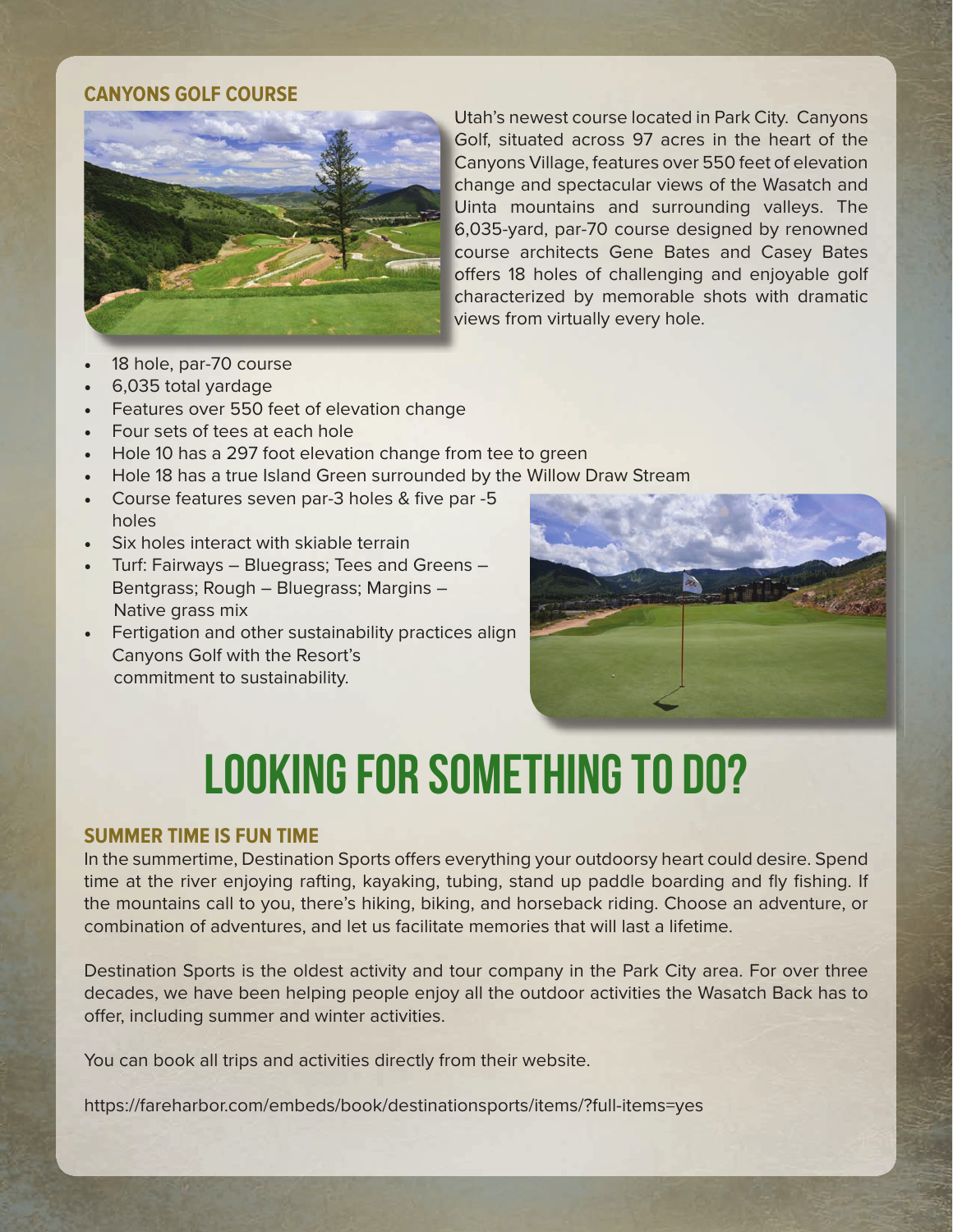



It is the United States Northwest. Born in Seattle, raised in Idaho. He loves the city and understands small town values. His father was a minister and his mother a school teacher. That might explain why he is so comfortab Idaho. He loves the city and understands small town values. His father was a minister and his mother a school teacher. That might explain why he is so comfortable on the stage and devoted to providing content that leads to real life change. He is an entrepreneur, as well as an effective communicator.

Steven Iwersen is the founder and owner of Aurora Pointe, LLC, a speaking and leadership development firm. He is an internationally recognized leadership

speaker, trainer, and author. He has more than 30 years of leadership and speaking experience — addressing 1,000's of corporate and association leaders.

#### **HE IS THE AUTHOR OF:**

- ⊲ *The Porcupine Principles! How To Move Prickly People to Preferred Outcomes*
- ⊲ *Porcupine Philosophy: 365 Leadership Points to Ponder*

Steven's experience in leadership roles has included non-profits, business news, employee recruitment and founding his speaking and leadership development firm – Aurora Pointe.

Steven Iwersen is a Professional Member of the National Speakers Association. He is a Certified Speaking Professional (CSP) – a recognition earned by only about 900 speakers worldwide. He was the voice of the association in 2015-16 when he was the Co-Host for Voices of Experience (VOE) the NSA's audio & video magazine. He served as the Chairperson of the National Chapter Leadership Committee in 2013. During that time he was presented the Presidential Award of Distinguished Service.

When he is not traveling the country delivering his programs, he enjoys being at home in Kansas City with his family. He also enjoys fly fishing, jazz music, writing, early morning walks, bike riding, great coffee and spending time with his closest friends. He raised three boys and now is a young grandpa – he has six granddaughters and two grandsons to adore!